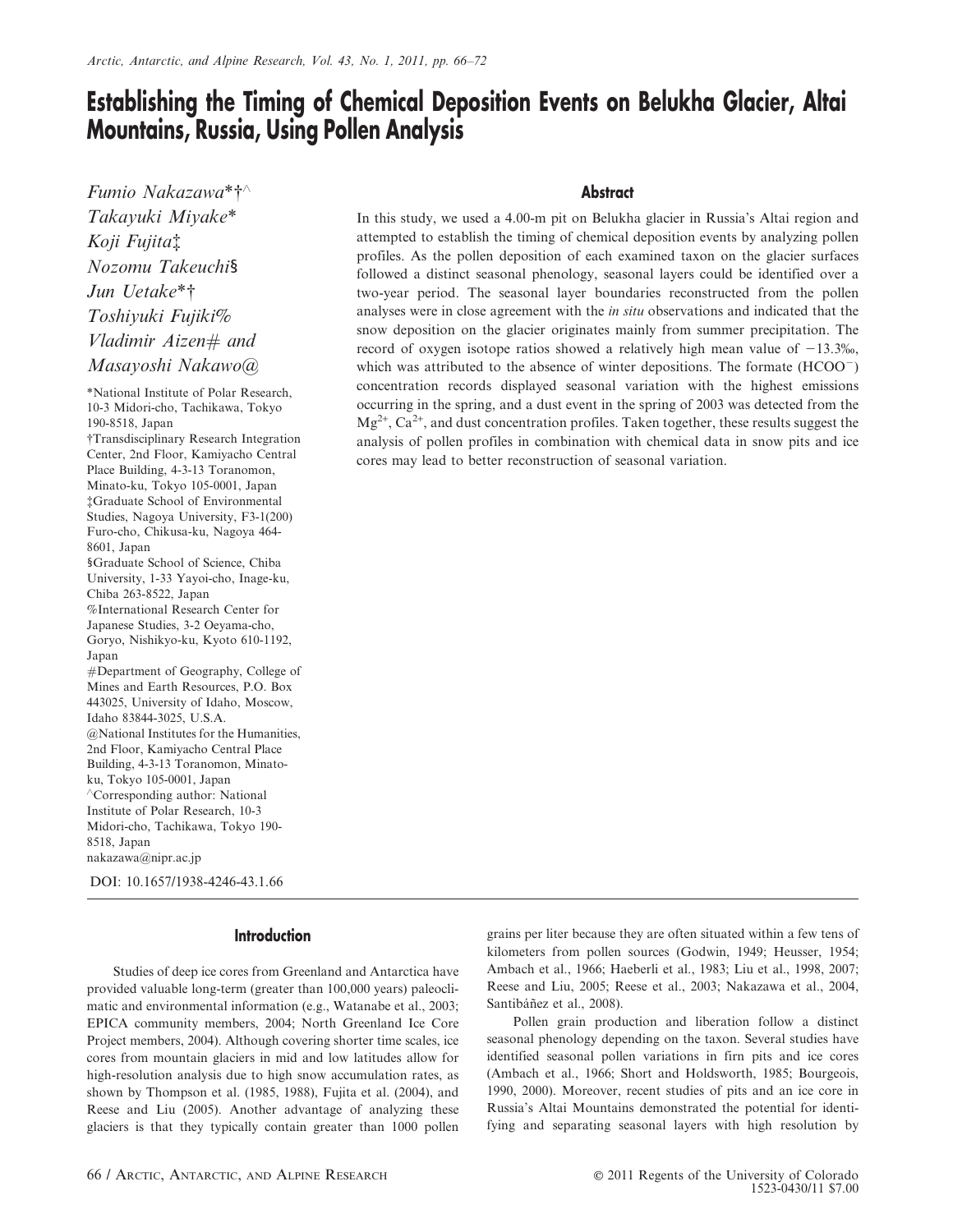analyzing pollen taxa in samples as small as 10 mL (Nakazawa et al., 2004, 2005). In particular, Nakazawa et al. (2005) verified the accuracy of the identified seasonal layers by comparing pollendated profiles with meteorological data and in situ measurements of surface snow levels. Although this study indicated the potential usefulness of pollen stratigraphy for identifying seasonal layers, it was based on only one year of data and should be further verified.

Pollen analysis in glaciers is expected to complement chemical, biological, and physical analyses with seasonal resolution and may be useful for understanding past climates and environments by allowing more accurate reconstruction of seasonal variation. The purpose of the present study was to verify the findings of Nakazawa et al. (2005) by replicating their study one year later, using a pit on the same (Belukha) glacier. In addition, in order to facilitate the interpretation of a 171-m ice core record obtained on Belukha glacier (Takeuchi et al., 2004), we attempted to interpret in detail the oxygen isotope ratios ( $\delta^{18}O$ ) and ion concentration profiles of the pit in reference to the pollen profiles.

## Study Site and Methods

Belukha glacier (49°49'N, 86°34'E; 4110 m a.s.l.) is located on the west side of Mt. Belukha (4500 m a.s.l.) in the Russian Altai Mountains and is situated in the border region between Russia, Mongolia, China, and Kazakhstan (Fig. 1). To date, a 171-m-deep ice core drilling and pit observations have been conducted on the plateau of the glacier, which was located hundreds of meters from the present study site (Fujita et al., 2004; Takeuchi et al., 2004). Furthermore, a 140-m-deep ice core was retrieved at the saddle between Mt. Belukha and west Belukha peak (Olivier et al., 2003). The observation site (4100 m a.s.l.) is in the percolation zone where positive air temperatures have never been observed and only surface melting from solar radiation is considered to occur (Aizen et al., 2005). Therefore, summer meltwater percolation within the firn is likely an insignificant factor in this study.

Long-term meteorological records dating from the 1950s are available at the Akkem meteorological station (2040 m a.s.l.), which is located 7 km north of the Belukha glacier and within the same basin (Fig. 1). Akkem receives 55% of its annual precipitation (534 mm on average) during summer (June–August) and only 5% during winter (December–February). Thus, similar to other Altai glaciers, Belukha glacier is characterized as a summeraccumulation-type glacier. The major types of vegetation surrounding the glacier are tundra and steppe, including Artemisia and forest consisting of Betula, Pinus, Picea, and Abies. The tree line is approximately 2400 m a.s.l., with tundra predominating above this point.

The daily and annual depositions of snow between July 2001 and July 2003 were measured using an automatic snow gauge and five stakes on the accumulation area of the glacier. However, due to problems with the logger batteries, daily deposition data could only be obtained from 18 July to 27 October 2001 and from 14 July to 1 October 2002.

On 1 August 2003, snow was sampled from a 4.00-m pit at the observation site for analyses of pollen,  $\delta^{18}O$ , ion species, and microparticles (dust). The samples were taken consecutively at intervals of 0.10 m. The lower part of the pit (1.60–4.00 m) covered the same period as the one presented in our previous study (Nakazawa et al., 2005). For the pollen analysis, 10-mL samples were filtered through a hydrophilic PTFE membrane filter with a pore size of  $0.2 \mu m$ , and the pollen grains on the filters were then counted under a microscope. To simplify the process and prevent



FIGURE 1. Location of Belukha glacier in Russia's Altai Republic. The observation and sampling site used in this study was located to the west side of Mt. Belukha.

pollen loss, the samples were subjected to neither chemical treatment nor centrifugation. As the cytoplasm in the pollen grains was not chemically removed, Betulaceae, which appeared to include Betula and Carpinus, could only be identified at the family level. Similarly, we purposely did not distinguish between Abies and Picea as the identification was complicated by the grain orientation. The classification and enumeration were only performed for the major pollen types (Betulaceae, Abies, Picea, Pinus, and Artemisia) as this study was focused on the seasonality of pollen deposition. Moreover, as Abies and Picea have the same flowering season, they were grouped together. In our samples, the total pollen counts ranged from 0 to 524 grains (mean  $\pm$  SD: 63  $\pm$ 124; median: 24).

Oxygen isotopes in the snow samples were measured with a dual-inlet isotope mass spectrometer (Thermo Electron, Finnigan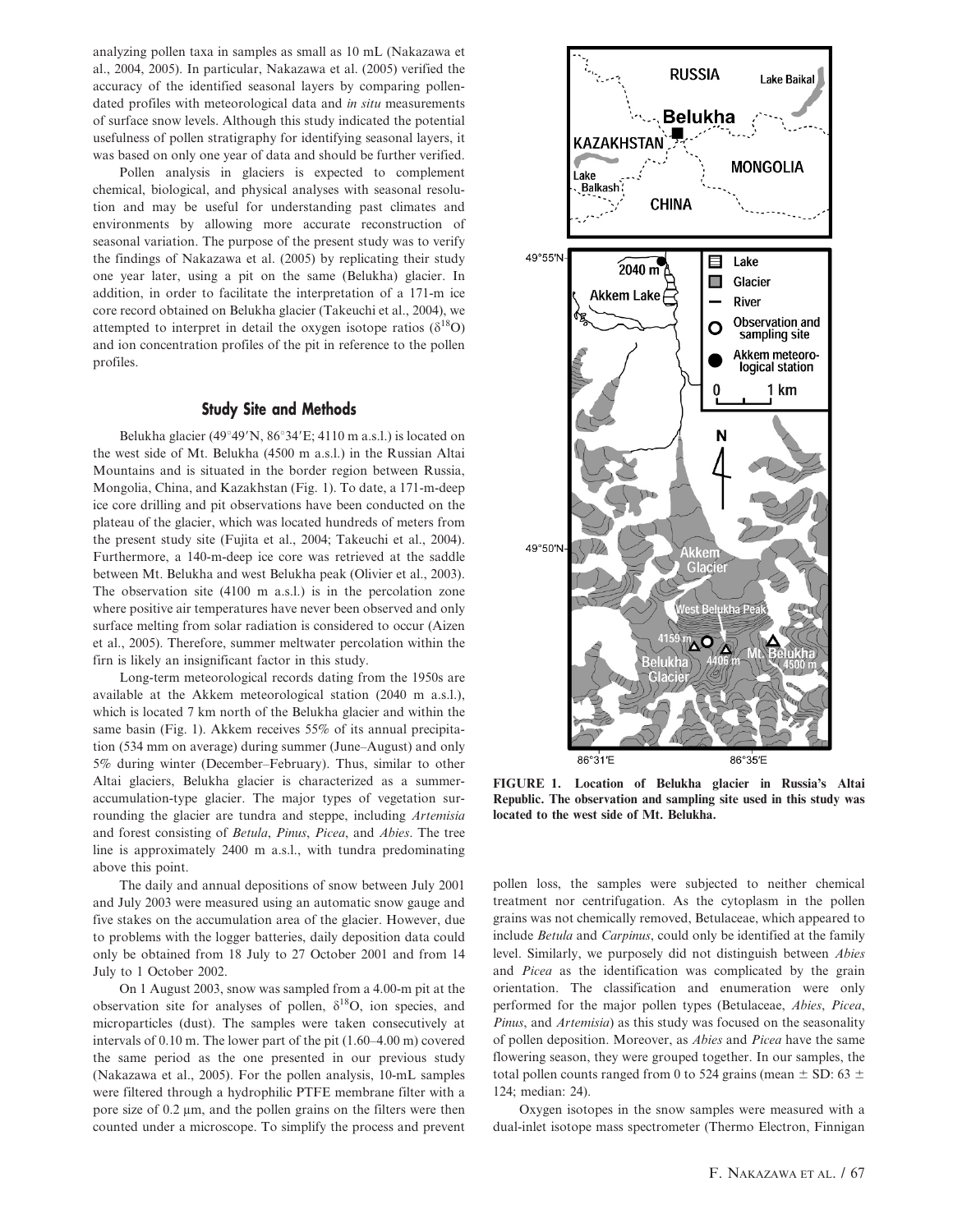

FIGURE 2. Vertical profiles determined from 2003 pit samples on Belukha glacier. Pollen concentrations of (a) Betulaceae, (b) Abies + Picea, (c) Pinus, and (d) Artemisia; (e) oxygen isotope ratios ( $\delta^{18}O$ ); (f) density profiles; (g) physical stratigraphy; (h) seasonal layers: white, light gray, and dark gray shaded areas indicate spring, summer, and autumn layers, respectively; (i) observed changes in snow depth originating from the surface level of 30 July 2003. Pollen concentrations of (j) Betulaceae, (k) Abies + Picea, (l) Pinus, and (m) Artemisia measured in 2002 (Nakazawa et al., 2005). (n) Seasonal layers determined from the 2003 pit. (o) Seasonal layers estimated from the 2002 pit (Nakazawa et al., 2005). The numbered depths in Figure 2i correspond to the numbered surface levels in Figure 3a. The recorded depths in 2002 are adjusted to the depth scale in 2003 on the basis of annual snow deposition of 1.60 m determined by snow stake measurements.

Delta Plus). Concentrations of nine major ionic species (Na<sup>+</sup>,  $NH_4^+$ , K<sup>+</sup>, Mg<sup>2+</sup>, Ca<sup>2+</sup>, Cl<sup>-</sup>, formate (HCOO<sup>-</sup>), NO<sub>3</sub><sup>-</sup>, and  $SO_4^2$ ) in the samples were determined by ion chromatography (Dionex, DX-500). Concentrations of dust in the samples were analyzed with a laser particle counter (MetOne, Model-211) equipped with a high concentration sensor using the method described by Fujii et al. (2003).

#### Results and Discussion

### RESULTS OF POLLEN ANALYSIS

Although the most common snow type in the 4.00-m pit is granular snow, ice layers with thicknesses ranging from a few millimeters to 5 cm occasionally appear (Fig. 2g). The observed snow stratigraphy suggests that meltwater percolation is insignificant at this elevation, and therefore the pollen,  $\delta^{18}O$ , and ion concentrations are expected to be well preserved.

The pollen profile extracted from the 2003 snow pit revealed the presence of several pollen-rich layers (Figs. 2a–2d). It was found that the Pinus-rich layers occurred above both the Betulaceae-rich and Abies + Picea-rich layers, whereas the Artemisia-rich layers were observed above the Pinus-rich layers and below the Betulaceae-rich and Abies + Picea-rich layers. Since the three pollen-rich layers of Betulaceae and Pinus appear at regular intervals, the pollen records indicate that the 4.00-m pit contains an entire two years of snow deposition between 2001 and 2003. Because the pollen profiles of the present and previous snow pit studies on the Belukha glacier are in good agreement (Figs. 2a– 2d, 2j–2m), the spatial and temporal reproducibility of pollen deposition on the glacier surface was confirmed.

#### POLLEN-ASSIGNED SEASONAL LAYERS

It is considered that the observed pollen layers would have formed on the snow surface during the flowering season. The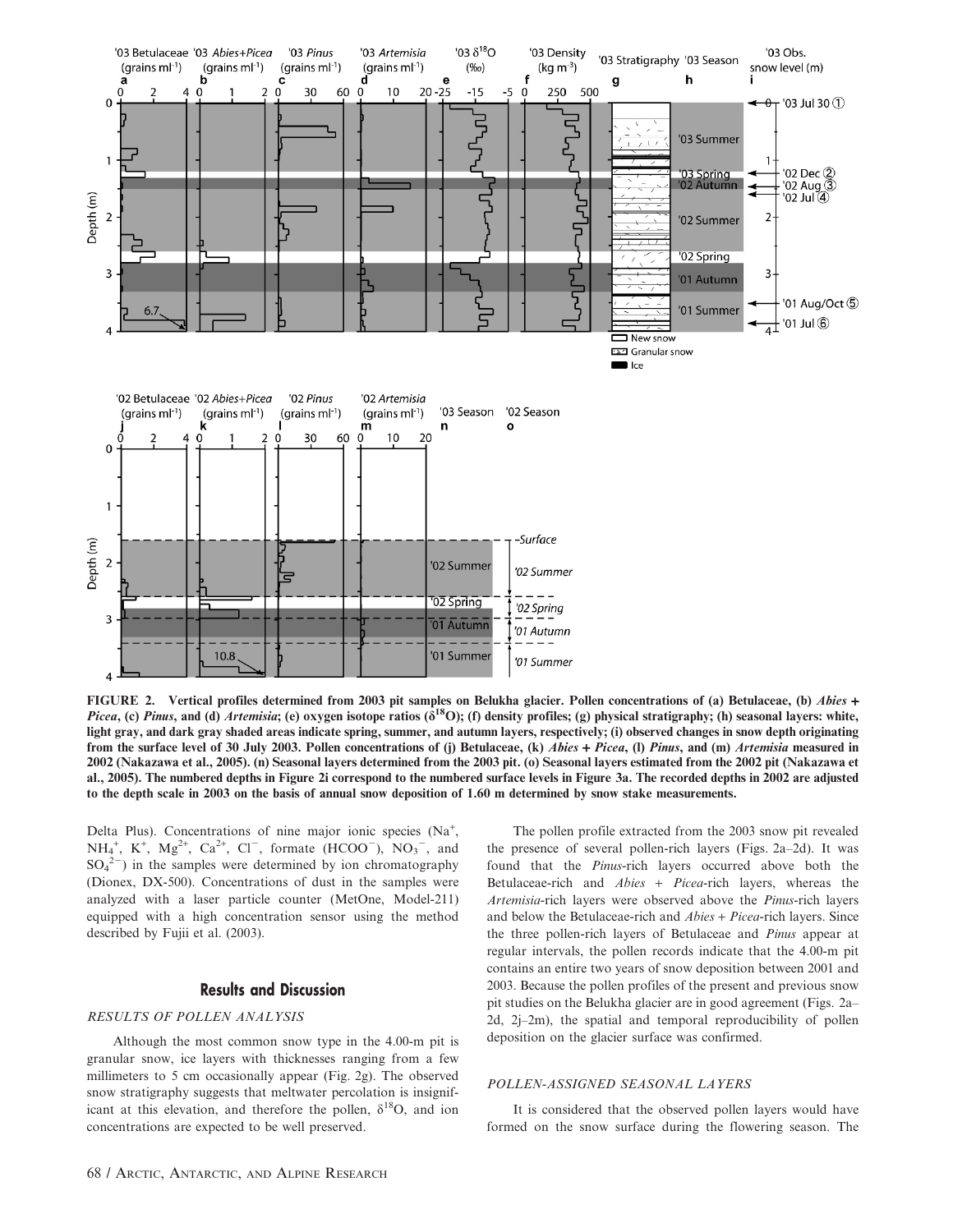

FIGURE 3. Snow levels on Belukha glacier and meteorological conditions at Akkem station. (a) Daily changes in relative surface levels on the plateau of Belukha glacier. Ordinates on the left side are relative to the surface level of 18 July 2001; ordinates on the right are relative to the surface level of 30 July 2003. The plotted points include 18 July through 27 October 2001 and 14 July through 1 October 2002, as measured with an automatic snow gauge; diamonds indicated the surface levels on 24 July 2002 and 30 July 2003, as measured with stakes. The numbered surface levels correspond to the numbered depths in Figure 2i. (b) Daily precipitation at Akkem meteorological station between 18 July 2001 and 30 July 2003, and  $\delta^{18}O$  values (dots) for precipitation between 20 July 2002 and 22 July 2003. Ordinates on the left indicate daily precipitation, whereas those on the right show  $\delta^{18}O$  values. (c) Daily maximum wind speeds at Akkem meteorological station between 18 July 2001 and 30 July 2003.

flowering and pollen seasons in Russia's Altai region occur mainly in May for Betulaceae, Abies, and Picea; typically in June for Pinus (Luchik, 1970); and from late August to early September for Artemisia elsewhere in Asia (Satake et al., 1981; Polunin and Stainton, 1984; Qiao, 2004). Based on the position of each pollen peak and the known flowering season, seasonal layers in the pit could be identified, as shown in Figure 2h. Although the pollen peaks formed a regular profile among the four groups of pollen analyzed, a few anomalies were observed. For example, an Abies + Picea peak was not detected in the upper layers of the pit. In addition, the Artemisia peak at 1.8–1.9 m in depth was regarded as a second peak within the summer layer of 2002 because no other pollen peak appears between the two Artemisia peaks at depths of 1.40–1.50 and 1.80–1.90 m. Despite these anomalies, the seasonal pollen depositional patterns show that snow depositions increase during summer and diminish during winter.

Based on the pollen profiles, the depths of 1.30 m and 2.80 m are thought to have been deposited between the autumn and spring of 2002/2003 and 2001/2002, respectively. The dispersal of airborne pollen grains is typically at a minimum in winter because of the lack of plants flowering at this time. However, it was observed that each Artemisia layer is in direct contact with the Betulaceae and Abies + Picea layers, which are indicative of autumn and spring layers, respectively, without an intervening pollen-poor layer. This indicates that the snow depositions during the winters of 2001/2002 and 2002/2003 were either negligible or mostly eroded by wind.

## COMPARISON OF POLLEN PROFILES WITH METEOROLOGICAL AND IN SITU MEASUREMENTS

We next examined if the annual and seasonal layers determined from the pollen analyses were consistent with the in situ measurements of surface levels and the meteorological data. Figure 3a shows the daily changes in the surface levels relative to

#### TABLE 1

Observed and reconstructed annual snow thickness and depth of seasonal layer boundaries for a two-year accumulation from 2001 to 2003.

|                                  |                        | Observed value Reconstructed value |
|----------------------------------|------------------------|------------------------------------|
| Annual snow deposition, 2001/02  | $0.87 \pm 0.06$ m w.e. | $0.86$ m w.e.                      |
| Annual snow deposition, 2002/03  | $0.56 \pm 0.04$ m w.e. | $0.51 \text{ m}$ w.e.              |
| Summer-autumn boundary, 2001     | $1.29 \pm 0.04$ m w.e. | $1.26$ m w.e.                      |
| Autumn 2001-spring 2002 boundary | $1.07 \pm 0.04$ m w.e. | $1.06$ m w.e.                      |
| Spring-summer boundary, 2002     | $0.94 \pm 0.04$ m w.e. | $0.98$ m w.e.                      |
| Summer-autumn boundary, 2002     | $1.40 \text{ m}$ s.e.  | $1.50 \text{ m}$ s.e.              |
| Autumn 2002-spring 2003 boundary | $1.23 \text{ m}$ s.e.  | $1.30 \text{ m}$ s.e.              |

Note: "w.e." and "s.e." represent water and snow equivalents, respectively.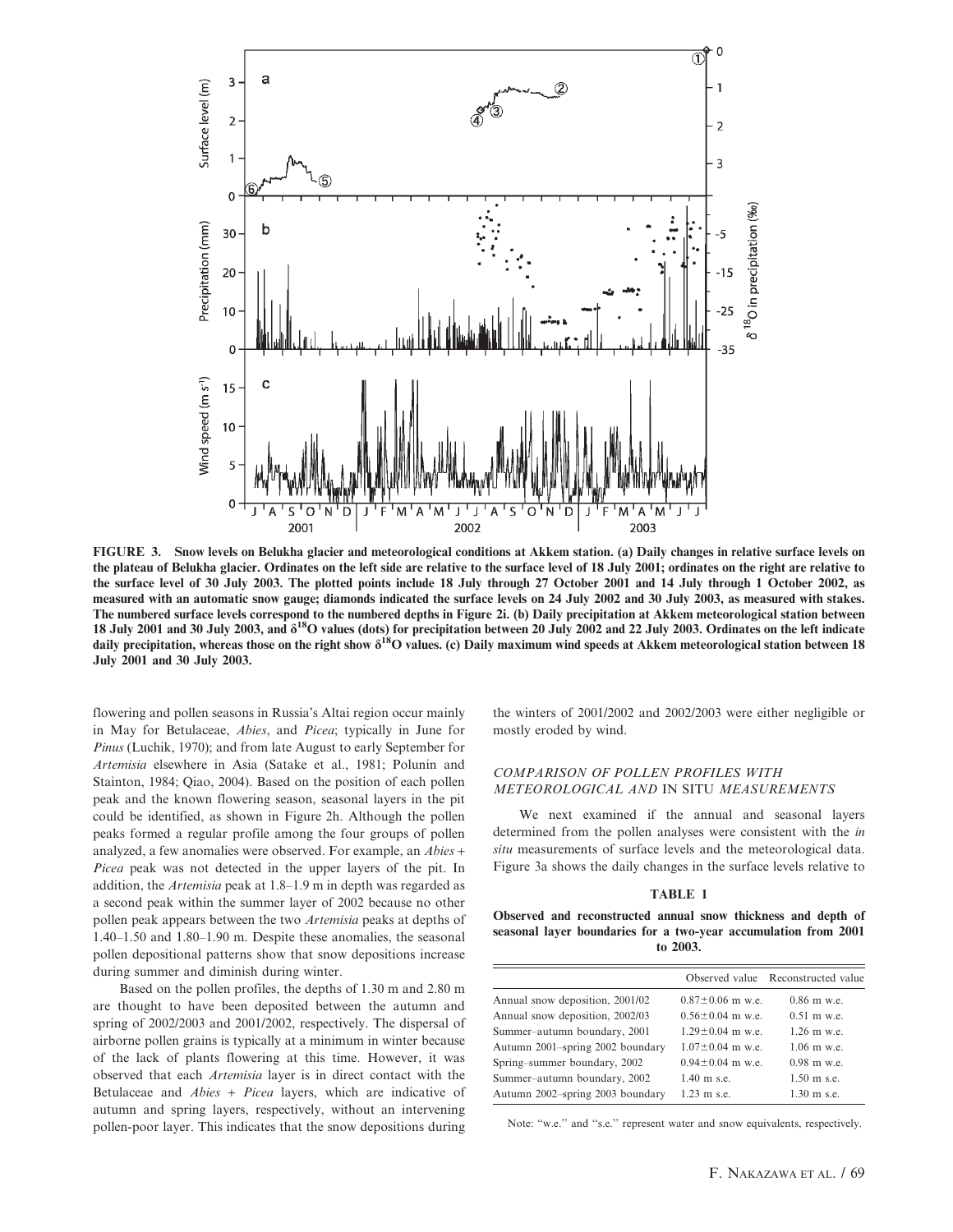# TABLE 2

Precipitation at Akkem meteorological station during the spring and summer of 2003.

| Period              | Precipitation (mm) | $%$ of total precipitation<br>(289 mm) from 1 March<br>through 31 July 2003 |
|---------------------|--------------------|-----------------------------------------------------------------------------|
| 1 May-31 July 2003  | 262                | 91                                                                          |
| 31 May-31 July 2003 | 198                | 69                                                                          |

that on the first day of measurements (18 July 2001). The surface level increased more than 1 m from July to September 2001, and then decreased rapidly to 0.35 m in October, returning to the level of the first half of August. The observation site then received more new snow, reaching 2.26 m on 13 July 2002, 2.46 m on 16 August, and 2.63 m on 2 December 2002. After 2 December, the observation site again received new snow and reached a level of 3.86 m on 30 July 2003. The changes of the snow level originating from the surface level of 30 July 2003 are shown in Figure 2i. When compared to the seasonal layer boundaries reconstructed from the pollen analyses, the observed layers correspond closely to these values for each date (Table 1, Figs. 2h, 2i). In addition, the observed and reconstructed values for the annual depositions between 2001 and 2002 and between 2002 and 2003 are also in good agreement. For this comparison, the Pinus peaks were selected because they are nearly contemporaneous with the stake observations. The water-equivalent thickness calculated from the density profiles in Figure 2f is shown in Table 1.



FIGURE 4. Vertical profiles from pit samples on Belukha glacier. Ion concentrations of sodium, chloride, magnesium, calcium, formate, ammonium, potassium, sulfate, and nitrate; and dust concentrations measured in August 2003. As indicated to the right of the profiles, the white, light gray, and dark gray shaded areas indicate spring, summer, and autumn layers, respectively.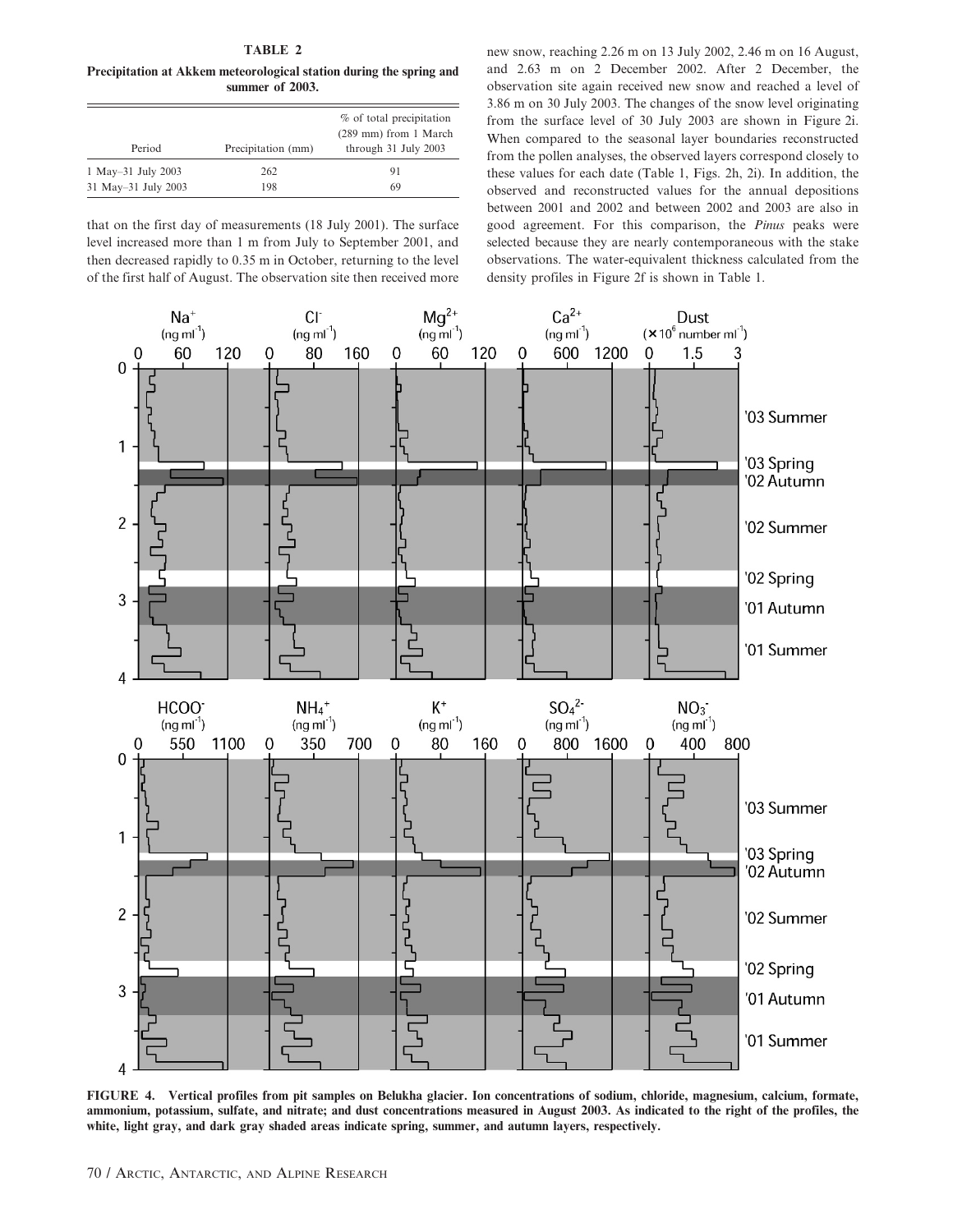The reliability of each seasonal boundary between summer 2001 and summer 2002 determined in this study was confirmed by adding one year of deposition (1.60 m), between July 2002 and July 2003, to the earlier results of Nakazawa et al. (2005). Figures 2n and 2o show the seasonal layers determined in the present and previous studies, respectively. From this comparison, it is clear that the depths of each seasonal boundary are in good agreement. Since the results from the 2002 pit study were supported by the meteorological data and in situ measurements of the surface levels, it is considered that the seasonal boundaries between the summers of 2002 and 2003 identified in the present study are also accurate and indicate the reproducibility of the pollen dating method.

The results of the pollen analyses indicate that the winter layers of 2002/2003 and 2001/2002 are missing or are negligible. To examine the accuracy of this determination, the wind speed and precipitation data at Akkem station were analyzed (Figs. 3b, 3c). The daily maximum wind speeds during the winter (December– February) were higher than those of the other seasons and even exceeded a wind erosion event that occurred on the glacier during September and October 2001 (Nakazawa et al., 2005) (Fig. 3c). Furthermore, there may have been little or no snow deposition on the glacier during the winter of 2002/2003 since the total precipitation from December to February (46 mm) at Akkem amounted to only 9% of the annual precipitation (509 mm) between August 2002 and July 2003 (Fig. 3b). Taken together, these results indicate that the negligible or nonexistent winter layers resulted from a combination of negligible snowfall and wind erosion, and support the conclusions of the pollen analyses.

Finally, we examined the 2003 spring-summer boundary for which the daily deposition data were unavailable due to a technical failure. Precipitation at Akkem gradually increased from March after the 2003 winter season (Fig. 3b). The total precipitation from 1 March through 31 July, representing the period of the 2003 spring and summer, was 289 mm. The ratio of precipitation from May, which corresponded to the Betulaceae pollen season, through 31 July to the total amount ranged from 69 to 91% (Table 2). These values agree with the estimated ratio of 91%, which represented the ratio of the deposition in the 2003 summer layer (0.40 m w.e. [water equivalent]) to the total deposition in the spring and summer layers in 2003 (0.44 m w.e.). Therefore, our interpretation that summer deposition is dominant in the pit after the 2003 winter season appears to be reasonable. Comparisons between the pollen data and the observed data presented in this section indicate that pollen data can be used to precisely identify annual and seasonal boundaries.

## INTERPRETATION OF CHEMICAL PROXIES AT THE SEASONAL LEVEL

Seasonal information derived from the pollen analyses enabled detailed interpretations of  $\delta^{18}$ O signals in the snow pit. The observed  $\delta^{18}O$  profile shows that although strong winter minima are absent, a minimal value (2.80 to 2.90 m), which is nearly identical to that in the 2003 summer layer (0 to 0.10 m), occurs at the boundary between autumn 2001 and spring 2002 (Fig. 2e). However, the winter minimal value of 2002/2003 was not observed in the  $\delta^{18}$ O record. The lack of winter minima results in a relatively small amplitude of the  $\delta^{18}O$  variation. In contrast, the  $\delta^{18}$ O values in the precipitation collected at the Akkem meteorological station from July 2002 to July 2003 show a clear seasonal variation, with high and low values in the summer and winter, respectively (Fig. 3b). Moreover, the  $\delta^{18}O$  values at

Akkem vary between 2.4 and  $-32.6\%$ , whereas the  $\delta^{18}$ O values from the snow pit only vary between  $-9.2$  and  $-22.8\%$  (mean value of  $-13.3\%$ ). In the snow pit, 33 of the 40 samples had values higher than  $-15\%$ , whereas high values at Akkem station were only observed during July–September 2002 and April–July 2003. As the value of  $\delta^{18}O$  in precipitation is generally expected to decrease with altitude because of the so-called altitude effect, the  $\delta^{18}$ O values in the pit are considered to represent mainly summer precipitation. Therefore, by combining the  $\delta^{18}$ O values with the summer layers determined from the pollen analysis, the  $\delta^{18}O$ records in the glacier may provide reliable mean summer temperature variations from the past.

The HCOO<sup>-</sup> concentration records displayed the most distinct seasonal variation among the major ions examined (Fig. 4). Upon comparison with the seasonal layers identified from the pollen analysis, the  $HCOO<sup>-</sup>$  concentrations exhibited spring maxima, suggesting biogenic emissions as their source (Kesselmeier and Staudt, 1999). Interestingly, the peaks for all ion species are located between 1.30 and 1.50 m in depth, which corresponds to the period between autumn 2002 and spring 2003. Although variations between the different ion peaks were observed, the highest peaks in  $Mg^{2+}$ ,  $Ca^{2+}$ , and dust concentrations were found only in the spring 2003 layer, indicating that a dust event occurred during this time. This also suggests that the enhanced concentrations of the other ion species in the 2002 autumn layer were likely caused by a separate event. However, identifying the causative event here is difficult with only biennium data and more data are needed for further interpretation.

## **Conclusions**

This study has confirmed that pollen analysis can be used to identify seasonal layers in the Belukha glacier located in Russia's Altai Mountains. Moreover, the seasonal layers allowed us to detect clear seasonal variation in the  $HCOO<sup>-</sup>$  concentrations, which have the highest emission in spring, as well as to identify a dust event in the spring of 2003. As the pollen analysis was performed with water samples as small as those typically obtained from core samples (10 mL), this high-resolution analysis technique can be extended to the identification of various chemical, biological, and physical signals in ice cores. Climate proxies, such as tree ring width and ice cores, are often considered to be representative of particular seasons rather than complete years (IPCC, 2007). Although this fact is widely recognized, numerous ice core studies continue to report annual fluctuations, such as in annual mean temperatures determined from the mean  $\delta^{18}$ O values in annual layers. However, the use of pollen analysis in ice core studies may allow for more accurate reconstruction of seasonal variation and assignment of seasons, and lead to a more precise understanding of past climates and environments.

## Acknowledgments

We wish to thank all of the individuals who have so generously assisted in conducting this study. Thanks are also due to the two reviewers for valuable comments and criticisms. The research was funded by the Oasis Project (Historical evolution of adaptability in an oasis region to water resource changes) and the Ili Project (Historical interactions between multi-cultural societies and the natural environment in a semi-arid region in Central Eurasia) promoted by the Research Institute for Humanity and Nature, Kyoto, Japan; the ''Environmental and genetic approach for life on Earth'' research project and the ''Systematic Analysis for Global Environmental Change and Life